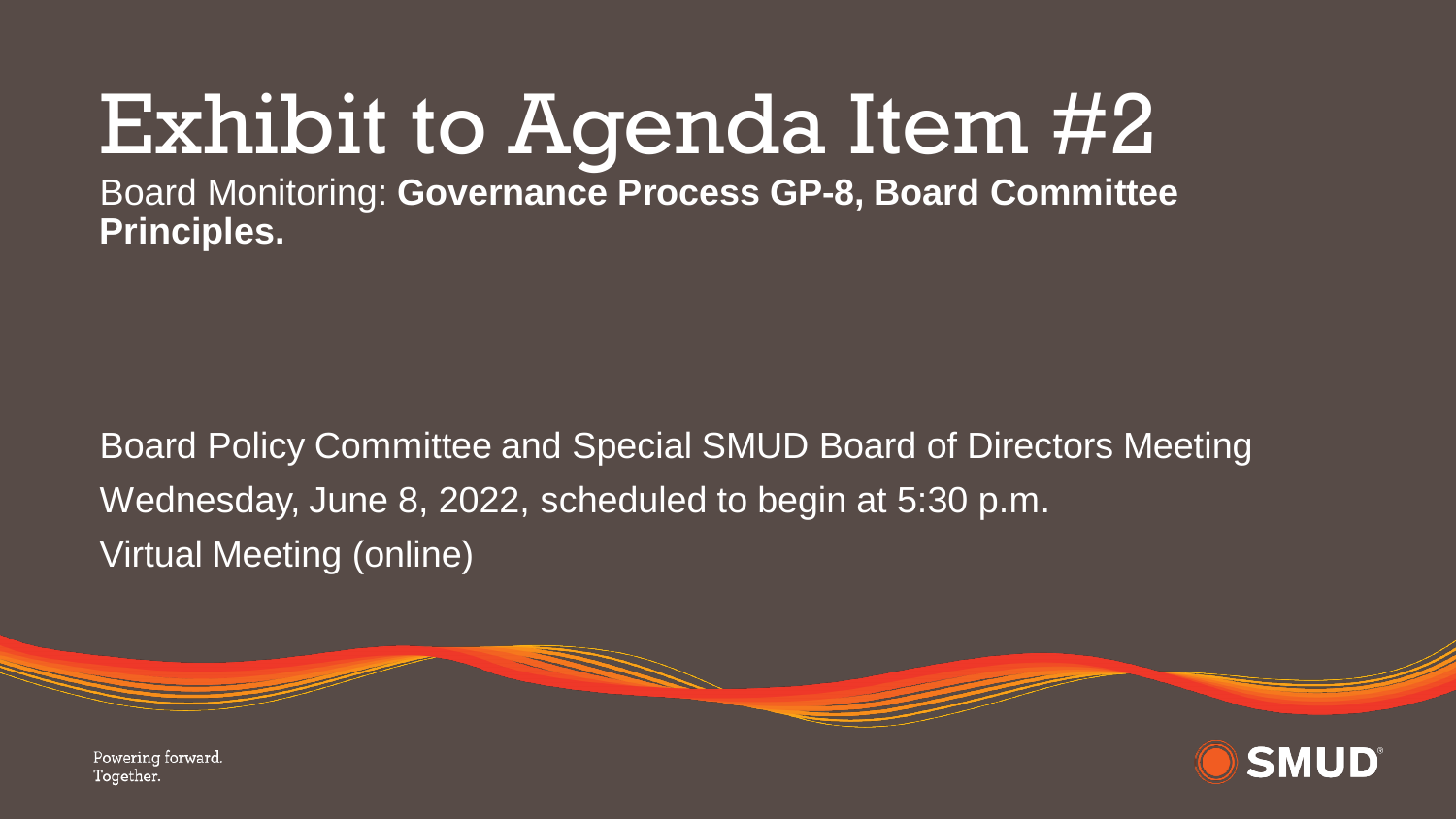## GP-8 Board Committee Principles

**The Board may establish standing committees and the president may establish ad hoc committees based on need and input from the Board members.** 

| <b>Compliance Scores:</b> |  |  |
|---------------------------|--|--|
| High 5                    |  |  |
| <b>Med</b>                |  |  |
| Low                       |  |  |

**Standing committees shall assist the Board in its ongoing work and activities. Standing committees shall be composed of three Board members, including a chair and vice-chair, who shall be appointed by the Board President. Any other Board member may attend and participate in the deliberations of any standing committee. Each standing committee shall have a charter describing the committee's purpose. If a standing committee lacks a quorum of members for any meeting, the President, Vice-President, or Committee chair, in that order, may appoint a noncommittee Board member to serve on the Committee for that meeting.** 

| <b>Compliance Scores:</b> |  |  |
|---------------------------|--|--|
| High $5$                  |  |  |
| <b>Med</b>                |  |  |
| Low                       |  |  |

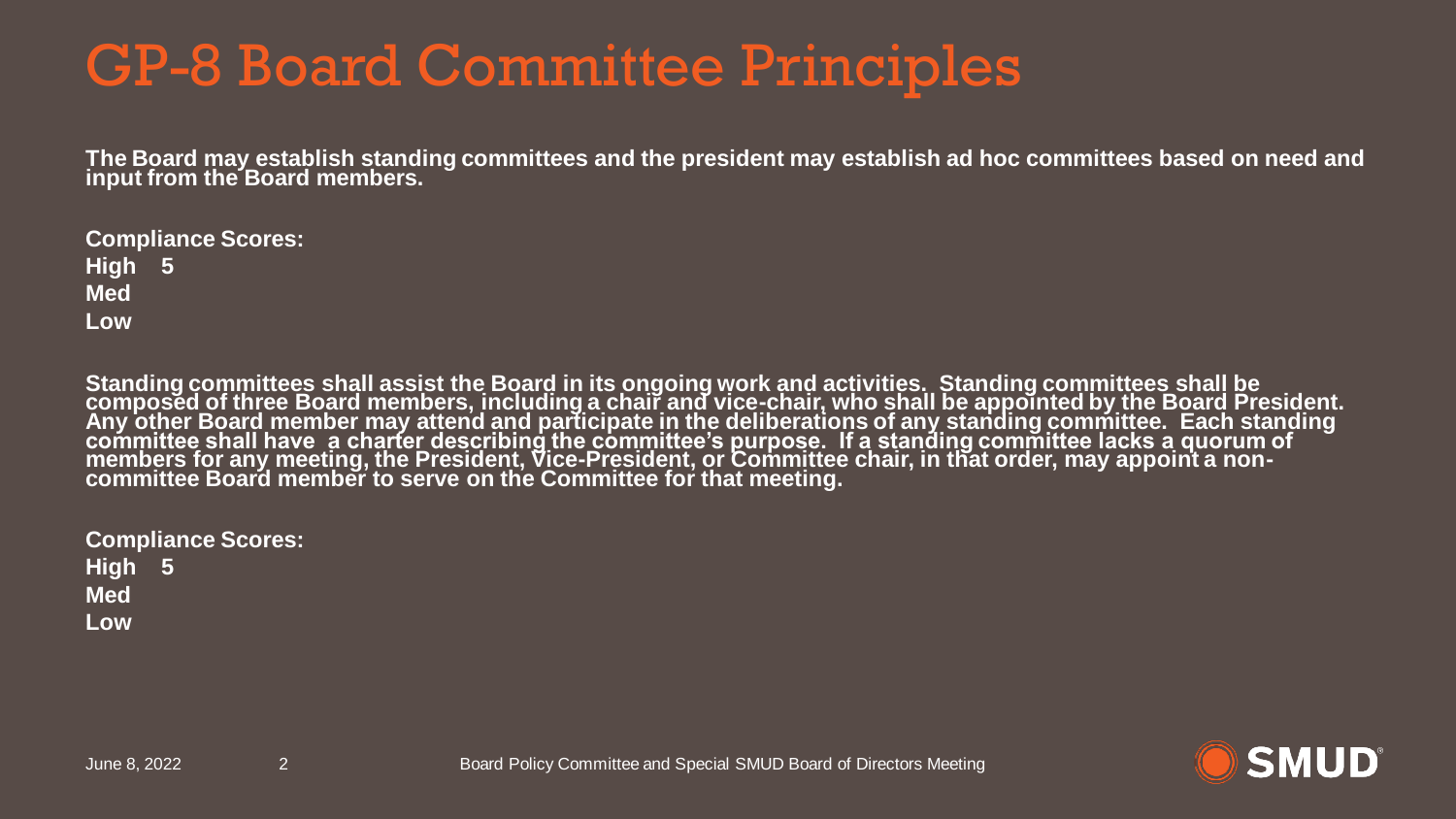**Ad hoc committees shall be created for a limited duration to address a specific topic of interest to the Board. Each ad hoc committee may be composed of two or three Board members, and shall include designation of a chair and a clear statement of purpose. Ad hoc committees are not required to provide public notice of their meetings under the Ralph M. Brown Act. Each ad hoc committee shall report back at a publicly noticed Board or standing committee meeting on its activities.**

## **Compliance Scores:**

| <b>High</b> | 4  |
|-------------|----|
| <b>Med</b>  | 41 |
| Low         |    |

**Comment:**

**I think we only received a memo but never had a public report back at a publicly noticed board meeting about the ad hoc committee on possible retirement benefits and what other utilities offer for retirement benefits. - HS**

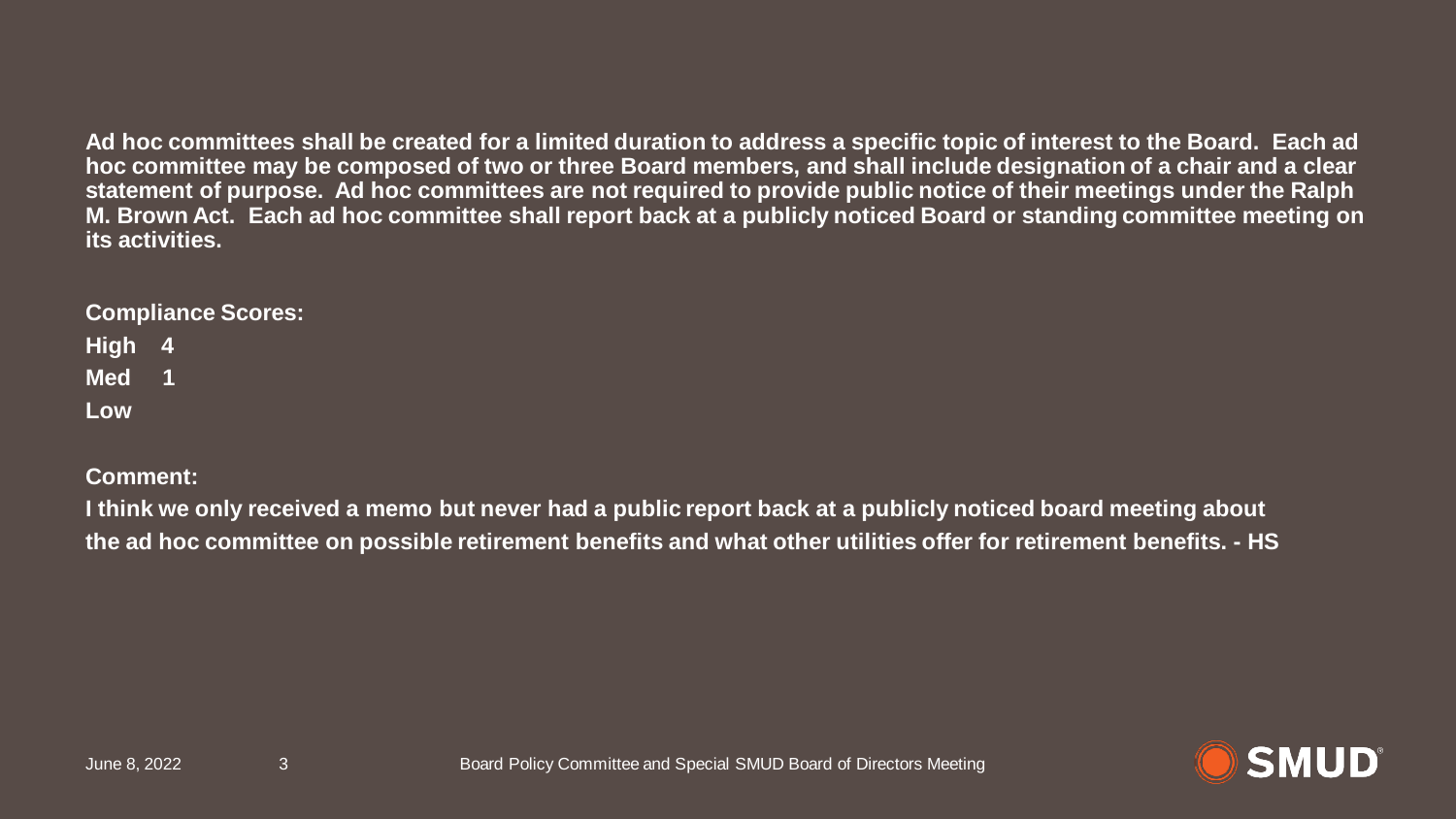**Specifically:**

**a) All committees will ordinarily assist the Board by gaining education, considering alternatives and implications, and preparing policy alternatives.** 

**b) Board committees may not speak or act for the Board except when formally given such authority for specific and time-limited purposes.**

**Compliance Scores: High 5 Med Low**

**c) Board committees cannot exercise authority over staff nor interfere with the delegation from the Board to the General Manager. Because the General Manager works for the full Board, he or she will not be required to obtain approval of a Board committee before an executive action.**

**Compliance Scores:**

**High 5 Med Low**